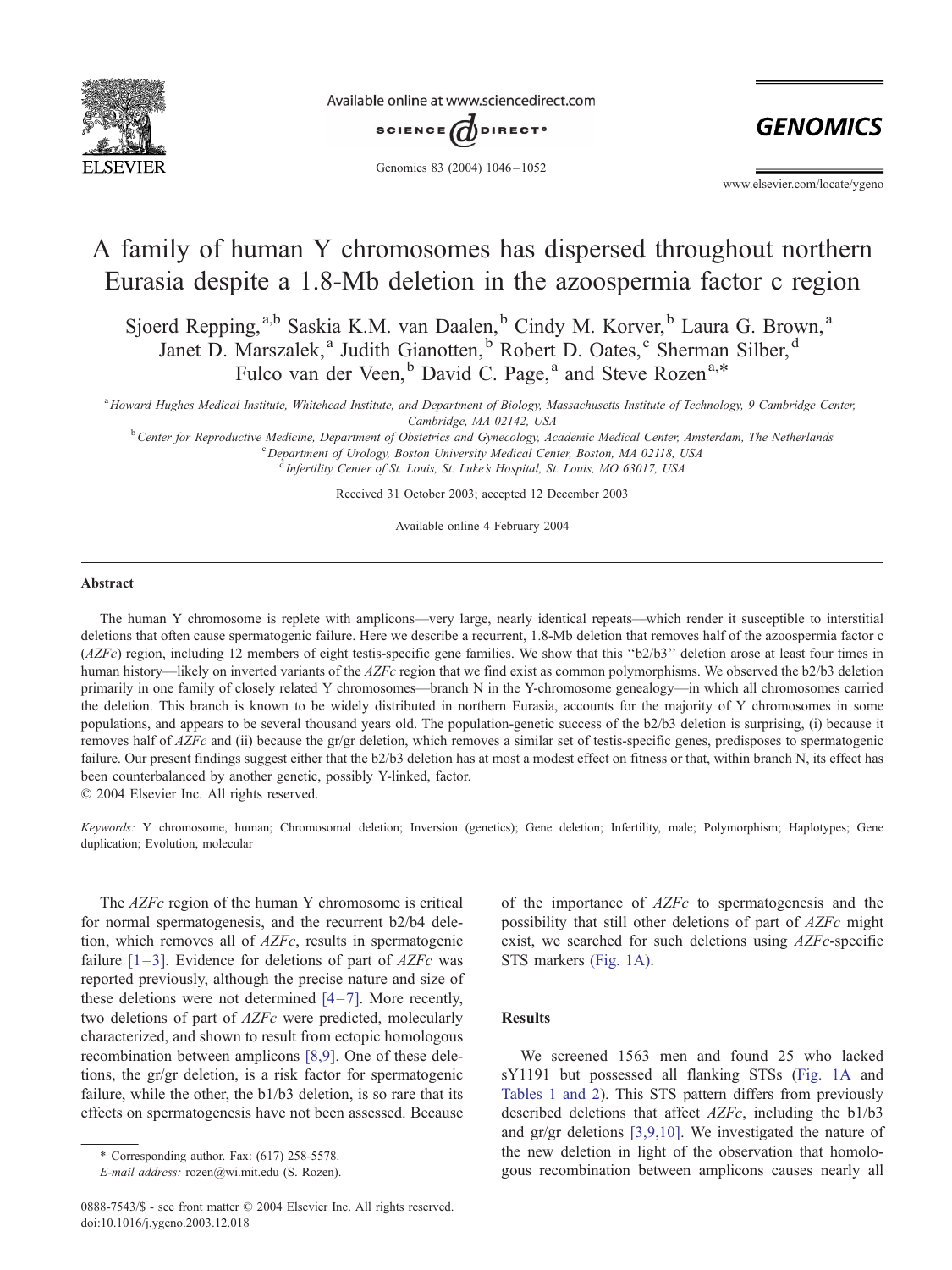<span id="page-1-0"></span>previously described interstitial Y-chromosomal deletions involving AZFc [\[3,9,10\].](#page-6-0) Inspection of the reference sequence of  $AZFc$  shows that a single homologous recombination event between amplicons cannot produce a chromosome lacking only sY1191 (Fig. 1A). However, two mutational pathways, each consisting of an inversion followed by a deletion, could generate this STS pattern (Fig. 1). One pathway consists of an inversion involving

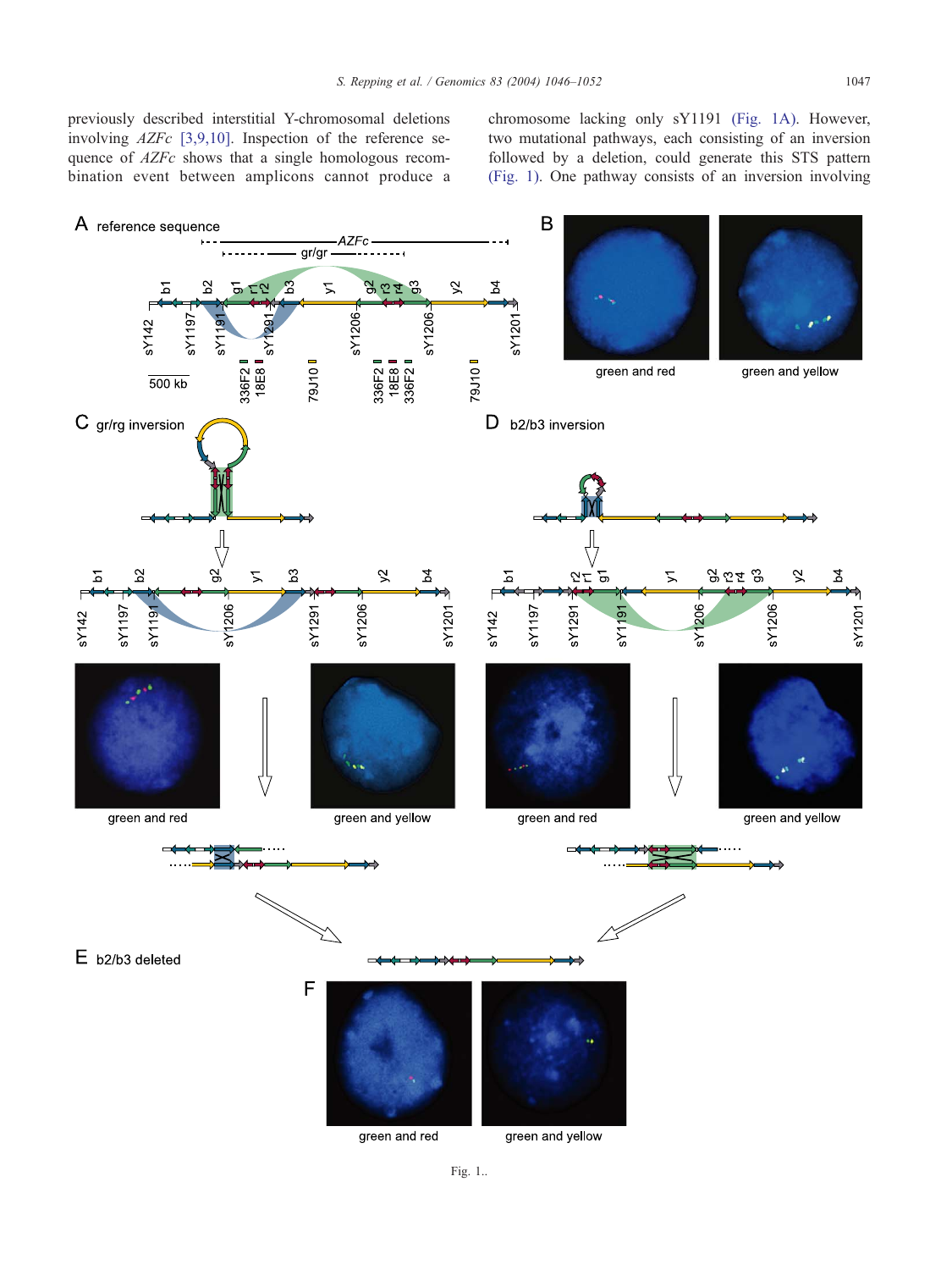<span id="page-2-0"></span>Table 1 Men screened for deletions in 47Fc

| Category                             | Number of<br>men tested | Number of men<br>with sY1191-minus-<br>only genotype |
|--------------------------------------|-------------------------|------------------------------------------------------|
| Spermatogenic failure <sup>a</sup>   | 1089                    |                                                      |
| Normal spermatogenesis <sup>a</sup>  | 148                     | $\mathfrak{D}$                                       |
| Unknown spermatogenesis <sup>a</sup> | 326                     | 16                                                   |
| Total                                | 1563                    | 25                                                   |

<sup>a</sup> See Materials and methods.

the green and red amplicons (a ''gr/rg'' inversion) followed by a deletion between amplicons b2 and b3 [\(Fig. 1C\).](#page-1-0) The other pathway consists of an inversion between amplicons b2 and b3, followed by a deletion involving the red and green amplicons (an ''rg/rg'' deletion; [Fig. 1D\)](#page-1-0). Both pathways produce the same final arrangement of amplicons [\(Fig. 1E\).](#page-1-0)

We then used FISH to determine whether the sY1191 deleted chromosomes had this predicted arrangement of amplicons. Of 14 chromosomes tested, we found 11 with this arrangement [\(Table 2](#page-3-0) and [Figs. 1E and 1F\)](#page-1-0), while 3 seemed to have undergone a duplication after the deletion ([Table 2](#page-3-0) and [Fig. 2\)](#page-4-0). These duplications are reminiscent of the duplications observed subsequent to the gr/gr deletion [\[9\].](#page-6-0)

If either of the two hypothesized inversion –deletion pathways caused the sY1191 deletions, then there might be chromosomes with an inversion only, as the inversion and deletion events would not likely occur in the same generation. We used FISH to search for these inversions in a panel of Y chromosomes that represented the full breadth of the Y chromosome's genealogical tree. Specifically, we examined one chromosome from each of the 44 branches in [Fig. 3.](#page-5-0) We detected both of the predicted inversions at reasonably high frequencies: 6/44 for the gr/ rg inversion [\(Figs. 1C and 3\)](#page-1-0) and 3/44 for the b2/b3 inversion [\(Figs. 1D and 3\).](#page-1-0) These data do not indicate whether one of the two mutational pathways predominates in generation of chromosomes lacking only sY1191. However, we termed the final arrangement of amplicons the ''b2/b3'' deletion, referring to the targets of homologous recombination in the more common gr/rg inversion [\(Fig. 1C\).](#page-1-0)

We investigated the dynamics of b2/b3 deletions over the course of human history by taking advantage of the Y chromosome's clonal transmission and knowledge of its genealogical tree  $[11-13]$ . We found that 21 of the 25 b2/ b3 deletions cluster in a single family of Y chromosomes, branch N [\[13\]](#page-6-0) ([Table 2](#page-3-0) and [Fig. 3\)](#page-5-0). Furthermore, all branch N chromosomes were b2/b3 deleted.

These findings shed new light on a previously described polymorphism in branch N. Y chromosomes in branch N were found to lack a specific 6-kb band in EcoRI Southern blots probed with 50f2 [\[14\].](#page-6-0) Our electronic analysis shows that 50f2 should hybridize to a 6-kb EcoRI fragment that is 16 kb distal to sY1191 and that would be removed in the b2/ b3 deletion [\(Fig. 1\).](#page-1-0) Thus, the b2/b3 deletion appears to explain the absence of this fragment among branch N chromosomes.

The b2/b3-deleted chromosomes outside of branch N were distributed over three other Y haplotypes, all of which contained many undeleted chromosomes ([Fig. 3](#page-5-0) and [Table](#page-3-0) 2). The rarity of b2/b3-deleted chromosomes outside of branch N (only 4/1542) and their apparent universality within branch N suggest that b2/b3-deleted chromosomes in this branch descended from a single deleted founder. We conclude that the b2/b3 deletion arose independently once in branch N and at least once in each of the other three haplotypes.

How old and widespread are b2/b3-deleted branch N chromosomes? Branch N contains chromosomes with the derived allele at the Tat polymorphism [\[13\],](#page-6-0) an allele whose age and distribution have been widely studied [\[15,16\].](#page-6-0) This allele, then, offers lower bounds on the age and distribution of branch N chromosomes. It is widespread in northern Eurasia and extremely common in some populations, including Eastern Siberian Yakuts (85%), Finns (60%), and Estonians (47%) [\[15,16\].](#page-6-0) Indeed, the geographical distribution of Tat-derived chromosomes and their microsatellite diversity suggest that this polymorphism is several thousand

Fig. 1. Inversion-deletion models of the origins of b2/b3 deletions. (A) The ampliconic complex embedding  $\angle AZFC$ , shown to scale [\[3\].](#page-6-0) The central bar depicts the organization of the constituent amplicons, which are color-coded; sequences with the same color are >99.9% identical. The genomic extents of the b2/b4 AZFc deletion and the gr/gr deletion are shown on top. STSs used to detect the b2/b3 deletion are indicated immediately below the central bar. Locations detected by FISH probes RP11-336F2 (green [\[22\]\)](#page-6-0), cosmid 18E8 (red [\[18\]\)](#page-6-0), and RP11-79J10 (yellow [\[22\]\)](#page-6-0) are also shown. The green and blue arches indicate the regions involved in the first homologous recombination events in the two pathways. (B) FISH probes hybridized to interphase nuclei from a man (PD223) whose STS results are consistent with the reference sequence in (A). Hybridization with the green and red probes produced the expected pattern: green–red– green – red – green (left). Hybridization with the green and yellow probes also produced the expected pattern: green – yellow – green – green – yellow (right). (C) Pathway 1: gr/rg inversion (g1, r1, r2 recombining with r3, r4, g3; green-shaded box) followed by a b2/b3 deletion (blue-shaded box), both via homologous recombination. The blue arch in the inverted organization indicates the sequences involved in the deletion. sY1191 and one copy of sY1206 lie in the deleted region, accounting for the sY1191-minus-only genotype. Interphase nuclei (from PD116) hybridized as above showed the patterns expected for a gr/rg inversion: green and red probes produced the same pattern as in B, and green and yellow probes produced a pattern different from that of B: green – green – yellow – green – yellow. (D) Pathway 2: b2/b3 inversion (blue-shaded box) followed by rg/rg deletion (green-shaded box) both via homologous recombination. The green arch in the inverted organization indicates the sequences involved in the deletion. As in C, sY1191 and one copy of sY1206 lie in the deleted region. Interphase nuclei (from PD264) hybridized as above showed the patterns expected for b2/b3 inversion: green and red probes produced a pattern different from those of B and C: red – green – green – red – green, and green and yellow probes produced the same pattern as in B. (E) Final arrangement in both pathways. (F) Interphase nuclei of a man (WHT3420) with the STS signature indicating a b2/b3 deletion, hybridized with FISH probes as above. The patterns are as predicted: red – green (left) and green – yellow (right).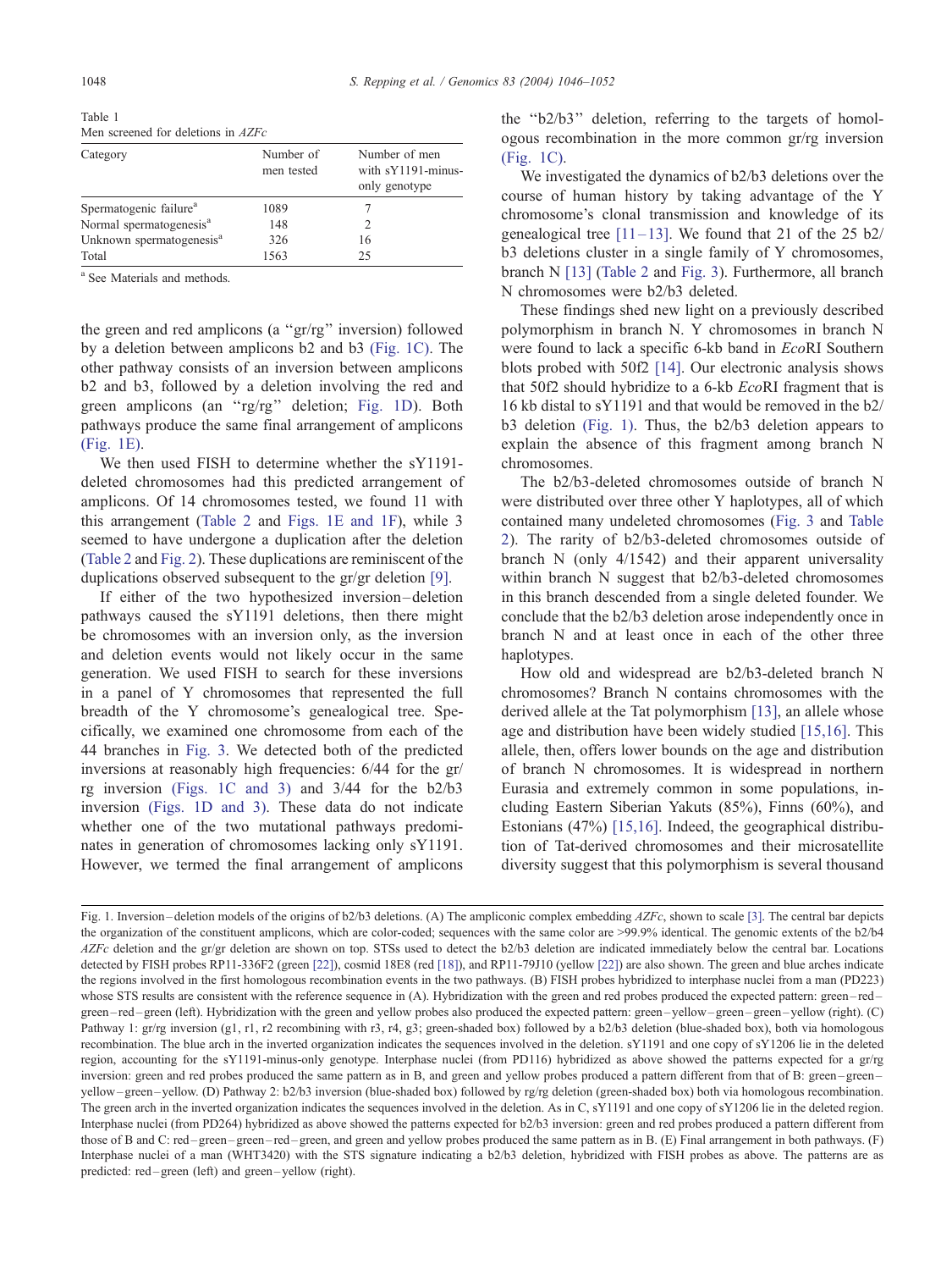<span id="page-3-0"></span>

| Table 2                                                                                             |  |
|-----------------------------------------------------------------------------------------------------|--|
| FISH analysis of men lacking sY1191 and their location in the genealogical tree of the Y chromosome |  |

| Sample ID                           | <b>FISH</b>                                                              |                                                                                         | Branch of Y    | Spermatogenic |
|-------------------------------------|--------------------------------------------------------------------------|-----------------------------------------------------------------------------------------|----------------|---------------|
|                                     | Number of dots<br>with red probe <sup>a</sup>                            | Organization of dots after<br>cohybridization with<br>green and red probes <sup>a</sup> | genealogyb     | phenotype     |
|                                     | Men for whom FISH showed the b2/b3 deletion                              |                                                                                         |                |               |
| AMC0135                             |                                                                          | $G-R$                                                                                   | $F^*(xHK)$     | Abnormal      |
| AMC0172                             |                                                                          | $G-R$                                                                                   | I              | Normal        |
| PD321                               |                                                                          | $G-R$                                                                                   | $N^*(xN3)$     | Unknown       |
| AMC0010                             |                                                                          | $G-R$                                                                                   | N <sub>3</sub> | Normal        |
| PD427                               |                                                                          | $G-R$                                                                                   | N <sub>3</sub> | Unknown       |
| WHT0716                             |                                                                          | $G-R$                                                                                   | N <sub>3</sub> | Unknown       |
| WHT3420                             |                                                                          | $G-R$                                                                                   | N <sub>3</sub> | Abnormal      |
| WHT4704                             |                                                                          | $G-R$                                                                                   | N <sub>3</sub> | Unknown       |
| WHT4830                             |                                                                          | $G-R$                                                                                   | N <sub>3</sub> | Unknown       |
| PD024                               |                                                                          | $G-R$                                                                                   | Q <sub>3</sub> | Unknown       |
| PD066                               |                                                                          | $G-R$                                                                                   | Q <sub>3</sub> | Unknown       |
|                                     | Men for whom FISH indicated duplication subsequent to the b2/b3 deletion |                                                                                         |                |               |
| AMC0171                             | $2^{\circ}$                                                              | Insufficient cells                                                                      | $N^*(xN3)$     | Abnormal      |
| PD403                               | $2^{\rm c}$                                                              | $G-R-G-Rc$                                                                              | $N^*(xN3)$     | Unknown       |
| WHT3645                             | 3 <sup>c</sup>                                                           | $R-G-R-R-Gc$                                                                            | $N^*(xN3)$     | Abnormal      |
| Men for whom cells were unavailable |                                                                          |                                                                                         |                |               |
| AMC0170                             |                                                                          |                                                                                         | N <sub>3</sub> | Abnormal      |
| AMC0173                             |                                                                          |                                                                                         | N <sub>3</sub> | Abnormal      |
| WHT4443                             |                                                                          |                                                                                         | N <sub>3</sub> | Abnormal      |
| WHT4869                             |                                                                          |                                                                                         | N <sub>3</sub> | Unknown       |
| WHT4895                             |                                                                          |                                                                                         | N <sub>3</sub> | Unknown       |
| WHT4906                             |                                                                          |                                                                                         | N <sub>3</sub> | Unknown       |
| YCC047                              |                                                                          |                                                                                         | N <sub>3</sub> | Unknown       |
| YCC048                              |                                                                          |                                                                                         | N <sub>3</sub> | Unknown       |
| YCC049                              |                                                                          |                                                                                         | N <sub>3</sub> | Unknown       |
| YCC050                              |                                                                          |                                                                                         | N <sub>3</sub> | Unknown       |
| YCC051                              |                                                                          |                                                                                         | N <sub>3</sub> | Unknown       |

 $a^b$  See [Fig. 1A.](#page-1-0)<br>b See [Fig. 3.](#page-5-0)

<sup>c</sup> FISH result indicating duplication subsequent to b2/b3 deletion.

years old [\[15,16\].](#page-6-0) Thus, the b2/b3 deletion in branch N is at least as old.

#### Discussion

The b2/b3 deletion removes 1.8 Mb of  $AZFc$ —a region essential for normal spermatogenesis—including 12 testes-specific genes or transcripts [\(Table 3\);](#page-6-0) thus, the age, persistence, and geographical range of branch N Y chromosomes are surprising. Furthermore, a different deletion, the gr/gr deletion, has similar size and gene content ([Fig. 1A](#page-1-0) and [Table 3\)](#page-6-0) and predisposes to spermatogenic failure [\[9\].](#page-6-0)

It is not known whether the AZFc gene copies retained on b2/b3-deleted chromosomes are functionally equivalent to those retained on gr/gr-deleted chromosomes. There is little difference in the numbers of genes affected by the two deletions; the b2/b3 deletion removes one more copy of each of three gene families, but spares at least one copy of each family [\(Table 3\).](#page-6-0) Based on the Y-chromosomal reference sequence, the sequences of the gene copies remaining

after the two deletions are essentially identical, except in the case of DAZ [\[17\].](#page-6-0) Different members of the DAZ gene family are known to have various intragenic duplications [\[17,18\]](#page-6-0) and might as a consequence not be functionally equivalent. Furthermore, the near sequence identity of the other genes does not preclude expression differences that might be due to, for example, differences between the two deletions in long-range sequence organization.

While seeking to understand the success of the b2/b3 deletion in branch N in light of the effects of the gr/gr deletion on spermatogenesis, it is important to consider the differences in the frequencies of the two deletions. We previously reported finding the gr/gr deletion in 14 different Y haplotypes and at a relatively high frequency, 3.5%, among men with spermatogenic failure [\[9\].](#page-6-0) This allowed us to assess its effects on spermatogenesis in diverse genetic contexts. In contrast, we found the b2/b3 deletion in only four men outside of branch N. Consequently, currently available data do not allow us to assess whether the b2/b3 deletion, in and of itself, is a risk factor for spermatogenic failure.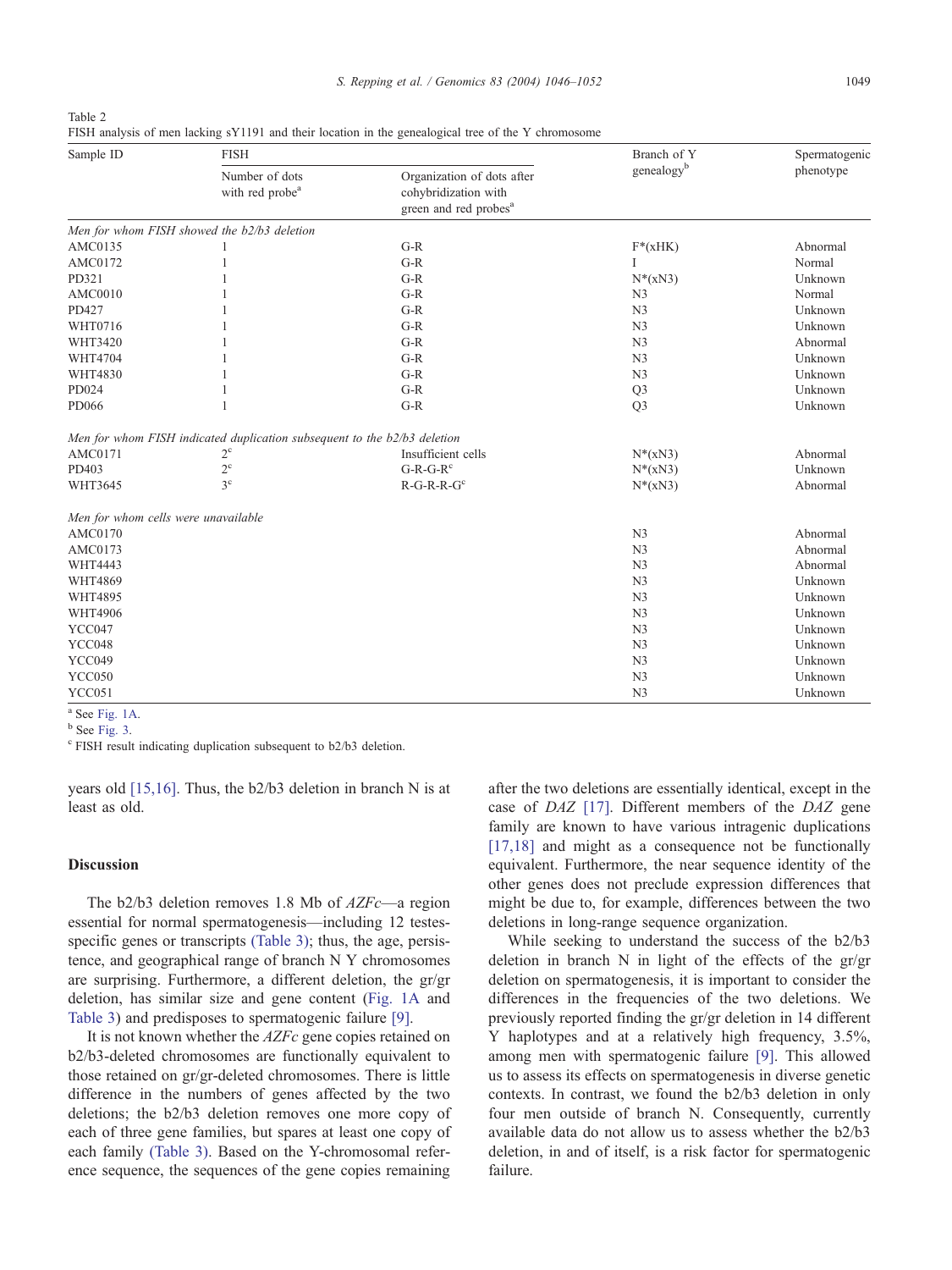<span id="page-4-0"></span>

Fig. 2. Subsequent rearrangements of b2/b3-deleted chromosomes. (A) Organization of amplicons in a b2/b3-deleted chromosome, with the amplicons involved in the blue – gray duplication indicated by the arch. (B) Model of blue-gray duplication caused by homologous recombination (shaded box). (C) Interphase nuclei of a man (PD403) hybridized with probes as in Fig. 1. The results are as predicted for a blue – gray duplication: red – green – red – green (left) and green – yellow – green – yellow (right). (D) Interphase nuclei from WHT3645 hybridized with FISH probes as in Fig. 1. Homologous recombination between amplicons in a b2/b3-deleted chromosome cannot explain this result. However, the fact that this man's chromosome is in branch N and lacks only sY1191 suggests that it descended from a b2/b3-deleted chromosome. The organization indicated by the FISH results could be the result of nonhomologous rearrangement or of recombination between short repeats. Such mutations are much less common in the Y chromosome than homologous recombination between amplicons, but have been reported [\[3,10\].](#page-6-0)

Indeed, we must consider the possibility that, within branch N, any reduction in fitness caused by the b2/b3 deletion might have been counterbalanced by a beneficial factor, perhaps located elsewhere in the Y chromosomes of branch N. In the absence of meiotic crossing over with a homologous chromosome, this factor would remain completely linked to the b2/b3 deletion. Alternatively, however, the b2/b3 deletion might have only a minimal effect on spermatogenesis and fitness. If so, small effective population sizes might have allowed branch N chromosomes to drift to high frequencies [\[19\].](#page-6-0)

Investigating the possible effects of the b2/b3 deletion on spermatogenesis would likely require screening tens of thousands of men, because of (i) the possibility of a compensatory factor in branch N, (ii) the rarity of b2/b3 deletions outside of branch N, and (iii) the possibility that

any such effects may be weak. Studies of this scale are currently infeasible, but are among the goals of the Human Genome Project and may become possible in the future [\[20\].](#page-6-0)

### Materials and methods

Men studied. Men with spermatogenic failure [\(Table 1\)](#page-2-0) were patients from the Academic Medical Center and patients studied at the Whitehead Institute, all with idiopathic nonobstructive azoospermia (no sperm in semen) or idiopathic severe oligozoospermia (sperm count  $\langle 10^7/n1 \rangle$ or total sperm count  $\langle 2 \times 10^7 \rangle$ . Men with normal spermatogenesis [\(Table 1\)](#page-2-0) were patients from the Academic Medical Center with total sperm count  $>4 \times 10^7$ and normal sperm motility and morphology. Men with unknown spermatogenesis [\(Table 1\)](#page-2-0) were included for analysis based on their Y haplotype without knowledge of their sperm count. Most of these samples were purchased from the NHGRI/NIGMS DNA Polymorphism Discovery Resource [\[21\]](#page-6-0) (Coriell Cell Repositories). We prepared DNA from peripheral blood leukocytes or EBVtransformed lymphoblastoid cell lines.

Deletion screening. We carried out initial deletion screening using sY1191, followed by assaying the STSs in [Fig. 1](#page-1-0) on men lacking sY1191. Primers and PCR conditions are available from GenBank under the following accession numbers: sY142, G38345; sY1197, G67168; sY1191, G73809; sY1291, G72340; sY1206, G67171; and sY1201, G67170. We carried out two-color FISH as de-scribed previously [\[18\].](#page-6-0)

Y-chromosomal genealogy. The Y genealogy used is based on those published in  $[11-13]$ . A subset of the men screened for deletions, including all men with b2/b3 deletions, was assigned to one of the branches of the genealogy by genotyping them at the Y polymorphisms shown [\(Fig. 3\).](#page-5-0) References to the polymorphisms and primer pairs can be found in [\[13\].](#page-6-0)

#### Acknowledgments

We thank J. Alfoldi, J. Hughes, J. Koubova, P. Lombardi, S. Mastenbroek, H. Skaletsky, J. de Vries, and H. Westerveld for comments on the manuscript; M. Alamares, R.E. Berger, D.L. Bluestein, C. Bruning, C. Disteche, A.E. Donnenfeld, N.A. Ellis, S. Fallet, A. Garguilo, J.L. German, B.R. Gilbert, D. Gurwitz, M.F. Hammer, W.A. Hogge, J. Hoo, M. Jamehdor, T. Jenkins, K. Keppler, K. Monaghan, P. Patrizio, E. Pergament, J.C. Petrozza, K. Phelan, J. Popovic, B. Shapiro, M.C. Summers, U. Surti, J. Tollis, L. Weiss, and J. Weissenbach for samples; C. Tyler-Smith and T. Zerjal for assistance with LLY22g; and M.F. Hammer and P.A. Underhill for assistance with genealogical studies. This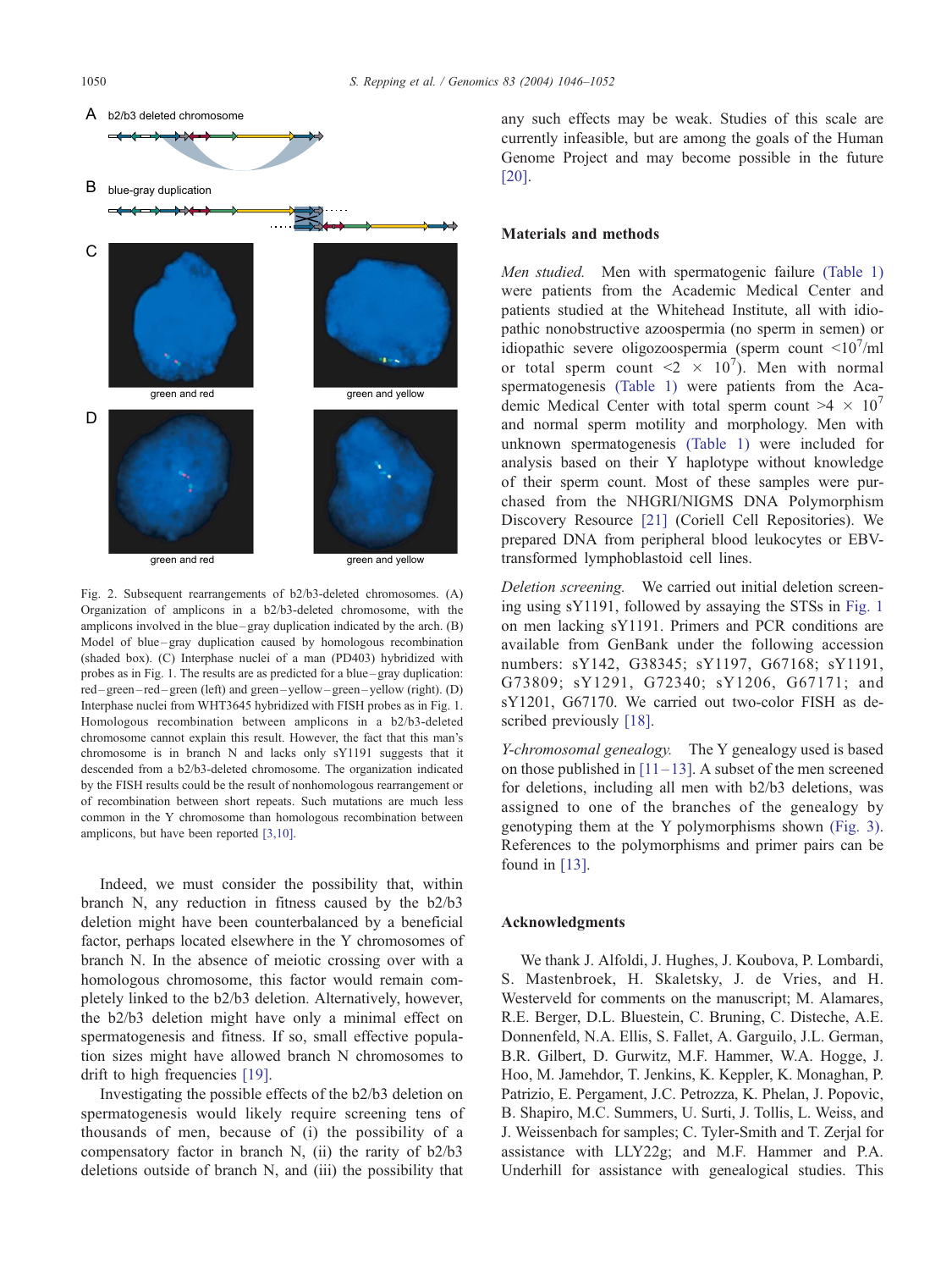<span id="page-5-0"></span>

Fig. 3. Genealogical analysis of b2/b3 deletions and AZFc inversions. The genealogical tree of extant Y chromosomes is shown at the left [\[13\].](#page-6-0) The branches labeled with branch designations (rightmost column) are those in which we observed Y chromosomes with the b2/b3 deletion [\(Table 2\)](#page-3-0) or one of the inversions predicted in [Fig. 1.](#page-1-0) The 1563 men screened for the b2/b3 deletion included representatives of all branches shown in the genealogy. In branch N, 21/21 men were b2/b3 deleted; in branch F\*(xHK), 1/18; in branch I, 1/38; in branch Q3, 2/9.